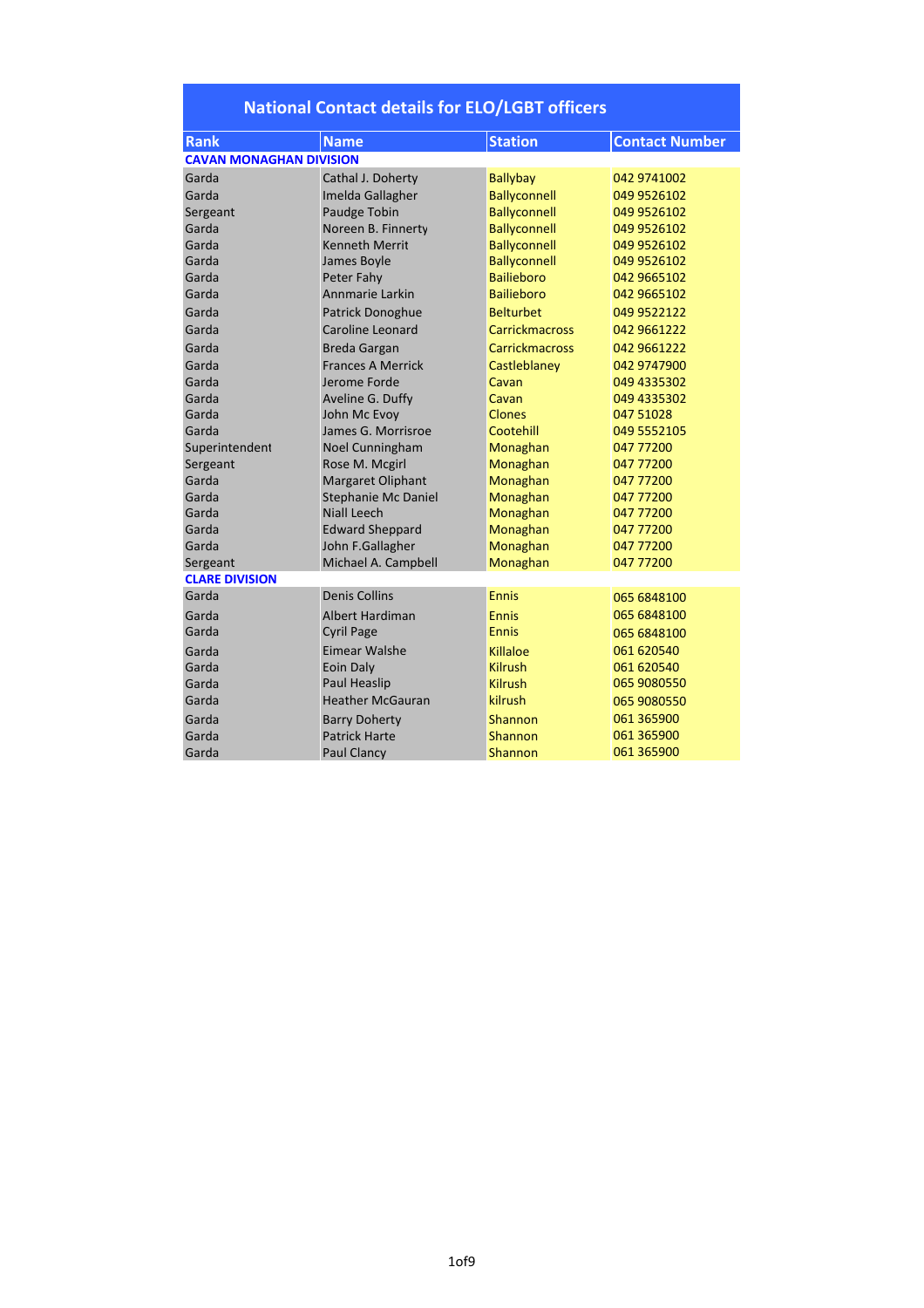| <b>Rank</b>                | <b>Name</b>             | <b>Station</b>          | <b>Contact Number</b> |  |  |
|----------------------------|-------------------------|-------------------------|-----------------------|--|--|
| <b>CORK CITY DIVISION</b>  |                         |                         |                       |  |  |
| Sergeant                   | John O'Connor           | <b>Anglesea Street</b>  | 021 4522069           |  |  |
| Sergeant                   | <b>Trevor Laffan</b>    | <b>Anglesea Street</b>  | 021 4522040           |  |  |
| Garda                      | Conor O'Mahoney         | <b>Anglesea Street</b>  | 021 4522040           |  |  |
| Garda                      | Patricia O'Riordan      | <b>Anglesea Street</b>  | 021 4522040           |  |  |
| Garda                      | Mary Horgan             | <b>Ballincollig</b>     | 021 4214680           |  |  |
| Garda                      | Marie O'Neill           | <b>Blackrock</b>        | 021 4536690           |  |  |
| Garda                      | <b>Karl Griffin</b>     | <b>Bridewell</b>        | 021 4943330           |  |  |
| Garda                      | <b>Adrian Cole</b>      | Gurranabraher           | 021 4946200           |  |  |
| Garda                      | Des Prendergast         | Gurranabraher           | 021 4946200           |  |  |
| Garda                      | <b>Ellen Courtney</b>   | <b>Mayfield</b>         | 021 4558510           |  |  |
| Garda                      | Paul Hyde               | <b>Togher</b>           | 021 4558510           |  |  |
| Garda                      | Sheila Griffin          | <b>Watercourse Road</b> | 021 4558260           |  |  |
| <b>CORK NORTH DIVISION</b> |                         |                         |                       |  |  |
| Garda                      | Clodagh Fitzgerald      | Glanmire                | 021 4908530           |  |  |
| Garda                      | Enda O'Dwyer            | Glanmire                | 021 4821002           |  |  |
| Garda                      | <b>Noel Fitzgerald</b>  | Glanmire                | 021 4821002           |  |  |
| Garda                      | Nicholas Phelan         | Charleville             | 022 31450             |  |  |
| Garda                      | <b>William Doyle</b>    | <b>Mallow</b>           | 022 31450             |  |  |
| Garda                      | Rachel McGrath          | <b>Midleton</b>         | 021 4621550           |  |  |
| Garda                      | Diana Ryan              | <b>Midleton</b>         | 021 4621550           |  |  |
| Garda                      | <b>Maurice Spillane</b> | <b>Midleton</b>         | 021 4621550           |  |  |
| Garda                      | John Hennessy           | Mitchelstown            | 025 84833             |  |  |
| <b>CORK WEST DIVISION</b>  |                         |                         |                       |  |  |
| Sergeant                   | Con Lynch               | <b>Ballyvourney</b>     | 026 45002             |  |  |
| Sergeant                   | Fachtna O' Donovan      | Castletownbere          | 027 70002             |  |  |
| Sergeant                   | Aidan Moynihan          | Clonakilty              | 023 8821570           |  |  |
| Garda                      | Peadar Healy            | Glengarriff             | 027 63002             |  |  |
| <b>DONEGAL DIVISION</b>    |                         |                         |                       |  |  |
| Garda                      | <b>Pauline Doherty</b>  | <b>Ballybofey</b>       | 074 9137740           |  |  |
| Garda                      | Aidan Gillespie         | Falcarragh              | 074 9135113           |  |  |
| Garda                      | Cliona Moore            | Letterkenny             | 074 91 67100          |  |  |
| Garda                      | <b>Shane McGee</b>      | Letterkenny             | 074 91 67100          |  |  |
| Sergeant                   | <b>Paul Wallace</b>     | Letterkenny             | 074 91 67100          |  |  |
| Garda                      | Karen Walsh             | Letterkenny             | 074 91 67100          |  |  |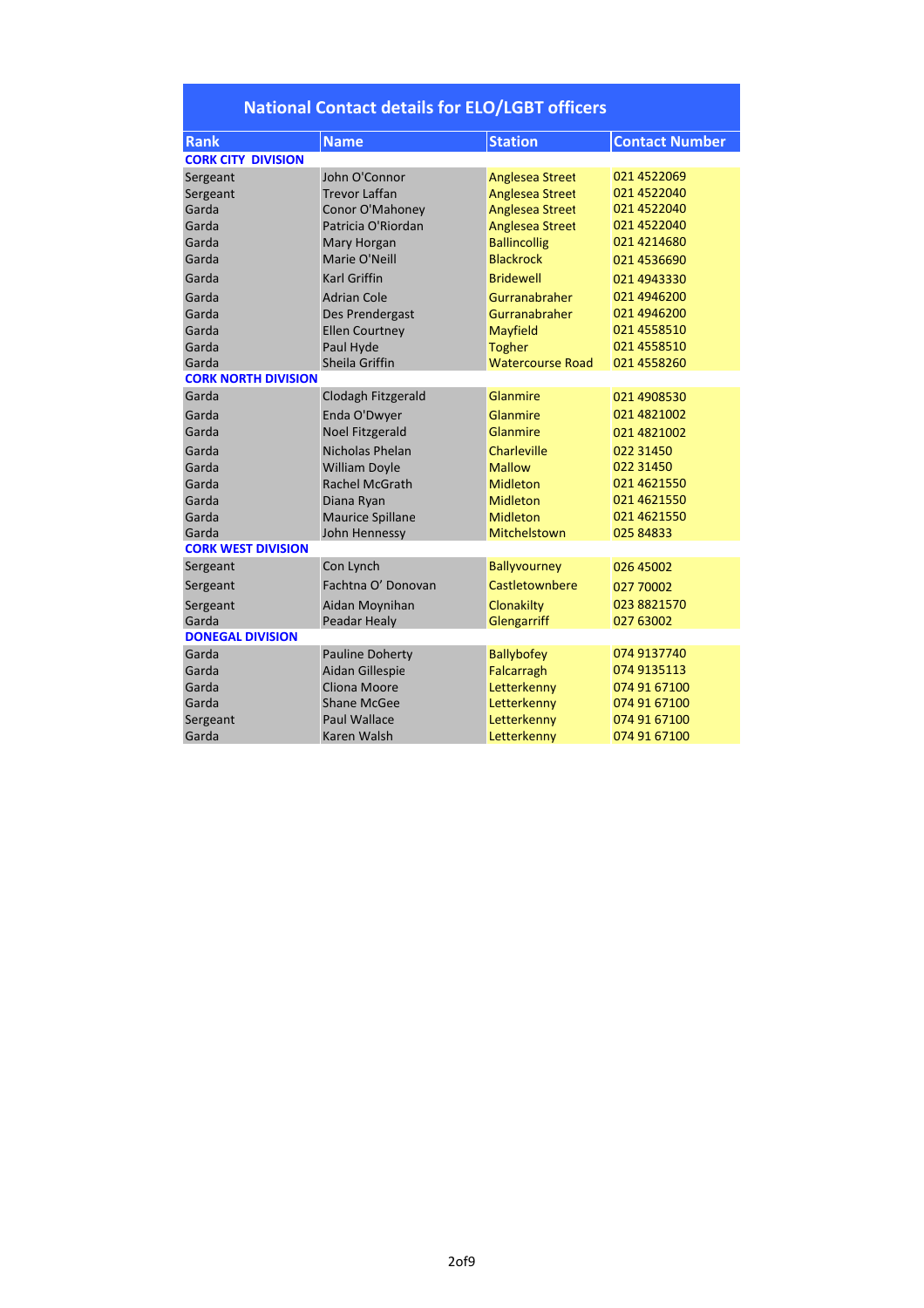| <b>National Contact details for ELO/LGBT officers</b> |                         |                   |                       |  |
|-------------------------------------------------------|-------------------------|-------------------|-----------------------|--|
| <b>Rank</b>                                           | <b>Name</b>             | <b>Station</b>    | <b>Contact Number</b> |  |
| <b>DUBLIN METROPOLITAN REGION: DIVISIONS</b>          |                         |                   |                       |  |
| <b>DMR EAST DIVISION</b>                              |                         |                   |                       |  |
| Garda                                                 | Stephen Dunican         | <b>Blackrock</b>  | 01 - 6665200          |  |
| Garda                                                 | Niamh Colfer            | <b>Blackrock</b>  | 01 - 6665200          |  |
| Sergeant                                              | <b>Angelene Conefry</b> | Cabinteely        | 01 - 6665400          |  |
| Sergeant                                              | Dervil Supple           | Cabinteely        | 01 - 6665400          |  |
| Garda                                                 | <b>Billy Molloy</b>     | Cabinteely        | 01 - 6665400          |  |
| Garda                                                 | <b>Richard Gill</b>     | Cabinteely        | 01 - 6665400          |  |
| Garda                                                 | <b>Robert McNulty</b>   | <b>Dundrum</b>    | 01 - 6665600          |  |
| Sergeant                                              | Paul Roche              | Dun Laoghaire     | 01 - 6665000          |  |
| Garda                                                 | Cian Long               | Dun Laoghaire     | 01 - 6665000          |  |
| Garda                                                 | Sean Greene             | Dun Laoghaire     | 01 - 6665000          |  |
| Garda                                                 | Angela Murray           | Dun Laoghaire     | 01 - 6665000          |  |
| <b>DMR NORTH DIVISION</b>                             |                         |                   |                       |  |
| Garda                                                 | <b>Gerrit Durnin</b>    | <b>Balbriggan</b> | 01 - 8020510          |  |
| Sergeant                                              | Aidan McCabe            | <b>Balbriggan</b> | 01 - 8020510          |  |
| Garda                                                 | Kate Brennan            | <b>Balbriggan</b> | 01 - 8020510          |  |
| Garda                                                 | Kate Daly Ni Bhroin     | <b>Balbriggan</b> | 01 - 8020510          |  |
| Garda                                                 | <b>Beth Hewson</b>      | <b>Ballymun</b>   | 01 - 6664400          |  |
| Garda                                                 | Sarah Geoghegan         | <b>Ballymun</b>   | 01 - 6664400          |  |
| Sergeant                                              | David Campbell          | Coolock           | 01 - 6664220          |  |
| Sergeant                                              | Daniel Creedon          | <b>Coolock</b>    | 01 - 6664220          |  |
| Sergeant                                              | <b>Paul Slattery</b>    | <b>Howth</b>      | 01 - 6664900          |  |
| Garda                                                 | <b>Karl McManus</b>     | Lusk              | 01 - 8437222          |  |
| Garda                                                 | Paul Culton             | Malahide          | 01 - 6664600          |  |
| Garda                                                 | Laura Garland           | Santry            | 01 - 6664000          |  |
| Garda                                                 | John McCarthy           | <b>Swords</b>     | 01 - 6664700          |  |
| Garda                                                 | <b>Margaret Coyle</b>   | <b>Swords</b>     | 01 - 6664700          |  |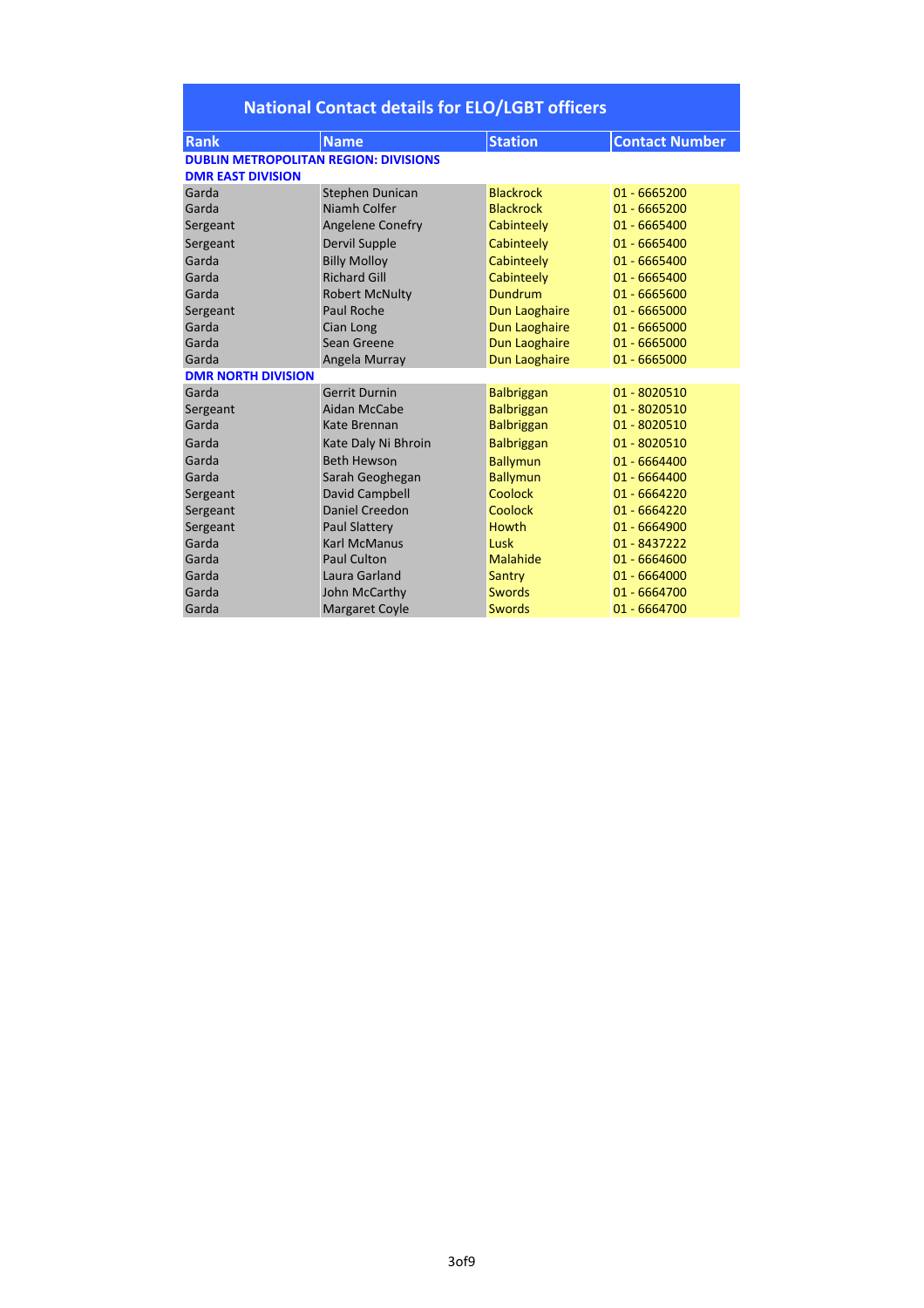|  |  |  |  | <b>National Contact details for ELO/LGBT officers</b> |
|--|--|--|--|-------------------------------------------------------|
|--|--|--|--|-------------------------------------------------------|

| <b>Rank</b>                       | <b>Name</b>              | <b>Station</b>       | <b>Contact Number</b> |
|-----------------------------------|--------------------------|----------------------|-----------------------|
| <b>DMR North Central Division</b> |                          |                      |                       |
| Garda                             | Jamie Cruise             | <b>Bridewell</b>     | 01 - 6668200          |
| Garda                             | Seamus Fogarty           | <b>Bridewell</b>     | 01 - 6668200          |
| Garda                             | <b>Austin Cooney</b>     | <b>Bridewell</b>     | 01 - 6668200          |
| Garda                             | <b>Philip Temple</b>     | <b>Bridewell</b>     | 01 - 6668200          |
| Sergeant                          | Joseph O' Flaherty       | <b>Mountjoy</b>      | 01 - 6668601          |
| Garda                             | Caitriona Brody          | <b>Mountjoy</b>      | 01 - 6668601          |
| Sergeant                          | <b>Karl Mackle</b>       | <b>Store Street</b>  | 01 - 6668000          |
| Sergeant                          | Mark O'Doherty           | <b>Store Street</b>  | 01 - 6668000          |
| Garda                             | <b>Martina McDermott</b> | <b>Store Street</b>  | 01 - 6668000          |
| Garda                             | <b>Gareth Fogarty</b>    | <b>Store Street</b>  | 01 - 6668000          |
| Garda                             | John Doherty             | <b>Store Street</b>  | 01 - 6668000          |
| Garda                             | Joseph Piggott           | <b>Store Street</b>  | 01 - 6668000          |
| Garda                             | <b>Thomas Hughes</b>     | <b>Store Street</b>  | 01 - 6668000          |
| Garda                             | Susan Roche              | <b>Store Street</b>  | 01 - 6668000          |
| Garda                             | David Lee                | <b>Store Street</b>  | 01 - 6668000          |
| Garda                             | Ian Doolan               | <b>Store Street</b>  | 01 - 6668000          |
| <b>DMR SOUTH DIVISION</b>         |                          |                      |                       |
| Garda                             | <b>Ray Moloney</b>       | Crumlin              | 01 - 6666200          |
| Garda                             | <b>Gary Duffy</b>        | <b>Tallaght</b>      | 01 - 6666020          |
| Garda                             | <b>Michael Groarke</b>   | <b>Tallaght</b>      | $01 - 6666020$        |
| Garda                             | Sinead Hennigan          | <b>Tallaght</b>      | $01 - 6666020$        |
| Garda                             | <b>Gerard Kildea</b>     | <b>Tallaght</b>      | 01 - 6666020          |
| Garda                             | <b>Grainne McPartlin</b> | <b>Tallaght</b>      | 01 - 6666020          |
| Garda                             | Damien Reilly            | <b>Tallaght</b>      | 01 - 6666020          |
| Garda                             | Darren Rooney            | <b>Tallaght</b>      | 01 - 6666020          |
| <b>DMR South Central Division</b> |                          |                      |                       |
| Garda                             | <b>Niall Burke</b>       | <b>Donnybrook</b>    | 01 - 6669200          |
| Garda                             | <b>Martin Garrett</b>    | Donnybrook           | 01 - 6669200          |
| Garda                             | <b>Ger Falvey</b>        | Donnybrook           | 01 - 6669200          |
| Garda                             | Derek Dempsey            | <b>Irishtown</b>     | 01 - 6669600          |
| Sergeant                          | <b>Will Dempsey</b>      | <b>Kevin Street</b>  | 01 - 6669400          |
| Garda                             | Mark Bolger              | Kilmainham           | 01 - 6669700          |
| Garda                             | <b>Mark Melbourne</b>    | Kilmainham           | 01 - 6669700          |
| Garda                             | Liam Booth               | Kilmainham           | 01 - 6669700          |
| Sergeant                          | <b>Gerard Walsh</b>      | <b>Pearse Street</b> | 01 - 6669000          |
| Sergeant                          | Eamonn Lynch             | <b>Pearse Street</b> | 01 - 6669000          |
| Garda                             | Mark Houlihan            | <b>Pearse Street</b> | 01 - 6669000          |
| Garda                             | Noeleen Byrne            | <b>Pearse Street</b> | 01 - 6669000          |
| Garda                             | Mark Walsh               | <b>Pearse Street</b> | 01 - 6669000          |
| Garda                             | <b>Robert Reid</b>       | <b>Pearse Street</b> | 01 - 6669000          |
| Garda                             | John Paul Moran          | <b>Pearse Street</b> | 01 - 6669000          |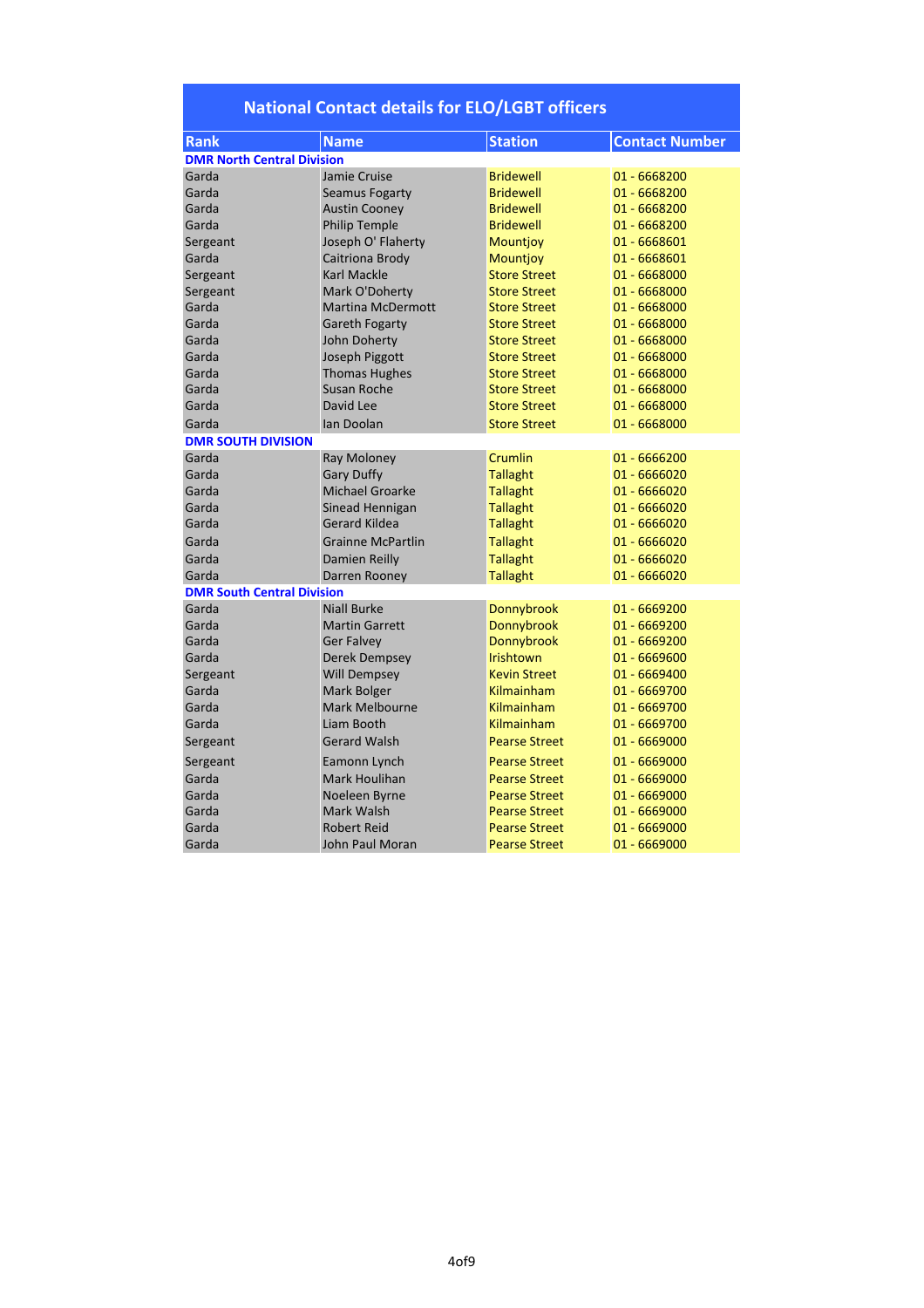| <b>Rank</b>              | <b>Name</b>             | <b>Station</b>        | <b>Contact Number</b> |
|--------------------------|-------------------------|-----------------------|-----------------------|
| <b>DMR WEST DIVISION</b> |                         |                       |                       |
| Garda                    | <b>Ronan Allen</b>      | <b>Ballyfermot</b>    | $01 - 6667200$        |
| Inspector                | Michael Lynch           | Blanchardstown        | 01 - 6667000          |
| Sergeant                 | <b>Vincent Connolly</b> | Blanchardstown        | 01 - 6667000          |
| Garda                    | Aaron McGrath,          | Blanchardstown        | 01 - 6667000          |
|                          |                         |                       |                       |
| Garda                    | <b>Keith Plunkett</b>   | <b>Blanchardstown</b> | 01 - 6667000          |
| Garda                    | <b>Kevin Flatley</b>    | <b>Blanchardstown</b> | $01 - 6667000$        |
| Garda                    | Niamh Dunphy            | Blanchardstown        | 01 - 6667000          |
| Garda                    | Alexander McDermott-Roe | Blanchardstown        | 01 - 6667000          |
| Garda                    | David Harte             | Clondalkin            | 01 - 6667600          |
| Garda                    | Maeve McBride           | Clondalkin            | 01 - 6667600          |
| Garda                    | <b>Aisling McGowan</b>  | Clondalkin            | 01 - 6667600          |
| Garda                    | <b>Neal Canny</b>       | Clondalkin            | 01 - 6667600          |
| Garda                    | Yvonne Finnegan         | <b>Finglas</b>        | 01 - 6667500          |
| Inspector                | Pat O' Sullivan         | Lucan                 | 01 - 6667300          |
| Garda                    | Sarah Bethany Smith     | Ronanstown            | 01 - 6667700          |
| Garda                    | <b>Graham Doolan</b>    | Ronanstown            | 01 - 6667700          |
|                          |                         |                       |                       |
| Garda                    | <b>Greg Freegrove</b>   | Ronanstown            | 01 - 6667700          |
| <b>GALWAY DIVISION</b>   |                         |                       |                       |
| Garda                    | Aidan Lonergan          | <b>Ballinasloe</b>    | 090 9631890           |
| Garda                    | John Scully             | <b>Ballinasloe</b>    | 090 9631890           |
| Garda                    | Claire Burke            | Galway                | 091 538079            |
| Garda                    | <b>Michael Collins</b>  | Galway                | 091 538079            |
| Garda                    | <b>Marcus Flynn</b>     | Galway                | 091 538079            |
| Garda                    | Declan Mulligan         | Galway                | 091 538079            |
| Garda                    | David O'Connor          | Galway                | 091 538079            |
| Garda                    | Fiona White             | Galway                | 091 538079            |
| Garda                    | Denise Kelleher         | Galway                | 091 538079            |
| Garda                    | Sean Kelly              | Galway                | 091 538079            |
| Garda                    | Nora Breedy             | Galway                | 091 538079            |
| Garda                    | <b>Hugh Rogers</b>      | Galway                | 091 538079            |
| Garda                    | Alan Regan              | Galway                | 091 538079            |
| Garda                    | Grainne Ni Fhatharta    | Gort                  | 091 636400            |
| Garda                    | <b>Gerard Naughton</b>  | Gort                  | 091 636400            |
| Garda                    | <b>Vincent Kelly</b>    | Inverin               | 091 593102            |
| Garda                    | <b>Pat Burke</b>        | Oranmore              | 091 388030            |
| Garda                    | Paula O'Dowd            | Oranmore              | 091 388030            |
| Sergeant                 | <b>Karen Maloney</b>    | Salthill              | 091 514721            |
| Garda                    | <b>Ronan McNulty</b>    | Salthill              | 091 514721            |
| Garda                    | Hugh Gallagher          | Tuam                  | 093 70840             |
| <b>KERRY DIVISION</b>    |                         |                       |                       |
| Garda                    | James Cronin            | Cahirciveen           | 066 9473 600          |
| Garda                    | <b>Thomas Hurley</b>    | Cahirciveen           | 066 9476102           |
| Garda                    | Breda O Donoghue        | Cahirciveen           | 066 9476102           |
| Garda                    | <b>Mick Costello</b>    | Castleisland          | 066 7141204           |
| Sergeant                 | John English            | Castleisland          | 066 7141204           |
| Garda                    | <b>Chris Scannell</b>   | Castleisland          | 066 7141204           |
| Garda                    | Sean O Regan            | Kenmare               | 064 41177             |
| Sergeant                 | David O' Connor         | <b>Killarney</b>      | 064 6631222           |
| Garda                    | Diane Collins           | <b>Killarney</b>      | 064 6631222           |
| Garda                    | Paula Cregan            | <b>Killarney</b>      | 064 6631222           |
| Garda                    | Eamonn Prenderville     | Killorglin            | 066 9790500           |
| Garda                    | <b>Mary McGinty</b>     | Listowel              | 068 50820             |
| Garda                    | Breda O Donoghue        | Cahirciveen           | 066 9476102           |
|                          | James O' Donovan        | <b>Tralee</b>         | 066 7102316           |
| Sergeant<br>Garda        | Deirdre Quinn           | <b>Tralee</b>         |                       |
|                          |                         |                       | 066 7102316           |
| Garda                    | Lynda Brosnan           | <b>Tralee</b>         | 066 7102316           |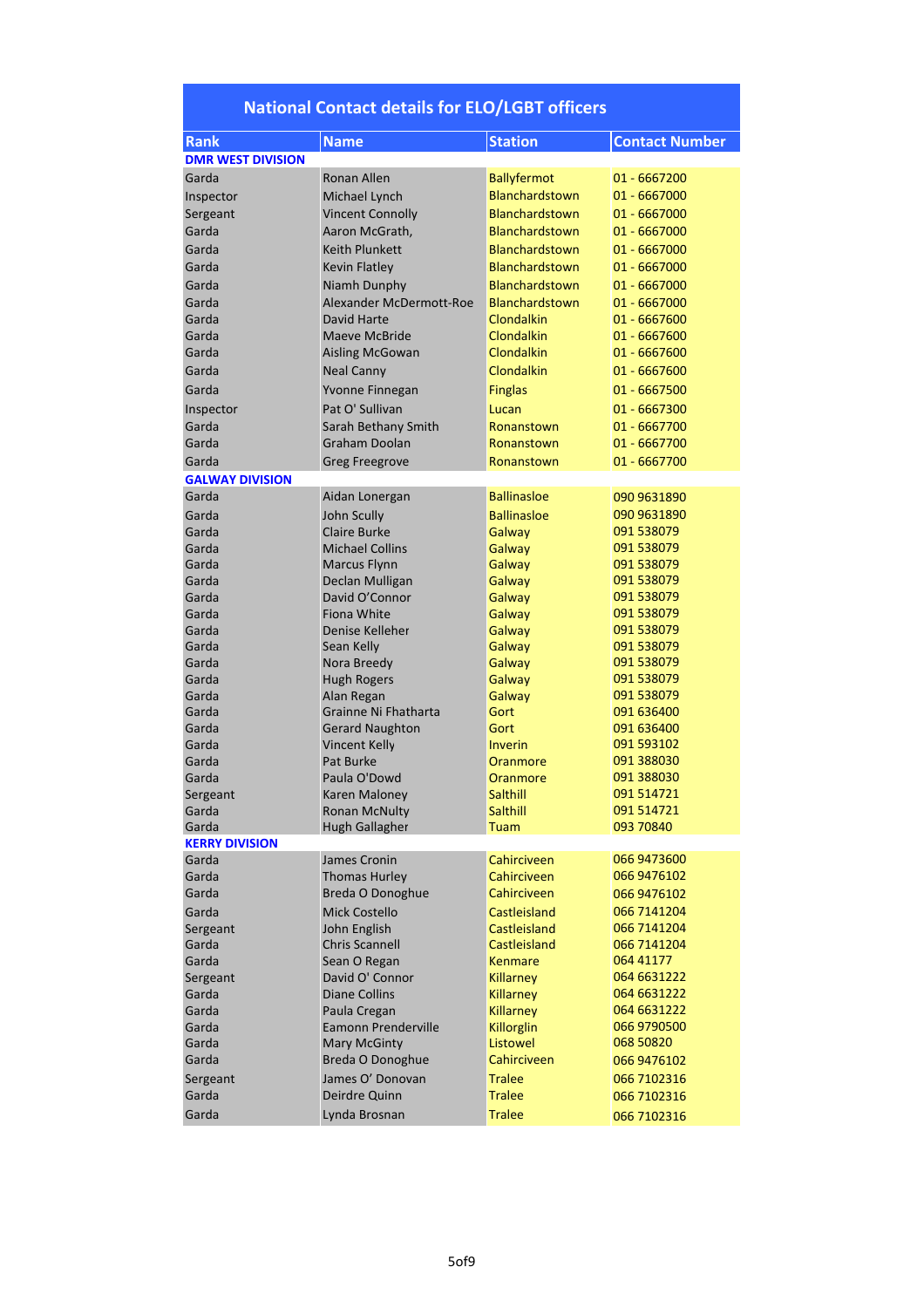| <b>Rank</b>                     | <b>Name</b>              | <b>Station</b>         | <b>Contact Number</b> |  |
|---------------------------------|--------------------------|------------------------|-----------------------|--|
| <b>KILDARE DIVISION</b>         |                          |                        |                       |  |
| Garda                           | <b>Conor Morris</b>      | kilcock                | 01 6757390            |  |
| Garda                           | Padraig Goode            | Rathangan              | 045 524353            |  |
| Sergeant                        | <b>Conor McMahon</b>     | <b>Naas</b>            | 045 884300            |  |
| Garda                           | <b>David Prendergast</b> | <b>Naas</b>            | 045 884300            |  |
| <b>KILKENNY/CARLOW DIVISION</b> |                          |                        |                       |  |
| Garda                           | Aidan Fitzpatrick        | Kilkenny               | 056 7775000           |  |
| Garda                           | Caroline O'Malley        | Kilkenny               | 056 7775000           |  |
| Sergeant                        | <b>Gary Gordon</b>       | <b>Kilkenny</b>        | 056 7775000           |  |
| Sergeant                        | Edward. J Hughes         | Thomastown             | 056 7754150           |  |
| Garda                           | <b>Antoinette Foley</b>  | Thomastown             | 056 7754150           |  |
| Sergeant                        | <b>Declan Callan</b>     | Carlow                 | 059 9136620           |  |
| <b>LAOIS/OFFALY DIVISION</b>    |                          |                        |                       |  |
| Garda                           | Aidan Greene             | Abbeyleix              | 057 8731202           |  |
| Garda                           | Padraic Connaughton      | <b>Birr</b>            | 057 9120016           |  |
| Sergeant                        | John Healy               | Portlaoise             | 057 8674122           |  |
| Garda                           | John Masterson           | Portlaoise             | 057 8674122           |  |
| Sergeant                        | <b>Thomas Dully</b>      | <b>Tullamore</b>       | 057 9327052           |  |
| <b>LIMERICK DIVISION</b>        |                          |                        |                       |  |
| Garda                           | Breda O'Dowd             | Abbeyfeale             | 068 30018             |  |
| Inspector                       | Luke Conlon              | <b>Henry Street</b>    | 061 212400            |  |
| Garda                           | <b>Tom Dilleen</b>       | <b>Henry Street</b>    | 061 212400            |  |
| Garda                           | Elizabeth Galvin         | <b>Henry Street</b>    | 061 212400            |  |
| Garda                           | Aidan Markham            | <b>Henry Street</b>    | 061 212400            |  |
| Garda                           | <b>Mark McGauley</b>     | <b>Henry Street</b>    | 061 212400            |  |
| Garda                           | <b>Donal Meade</b>       | <b>Henry Street</b>    | 061 212400            |  |
| Garda                           | <b>Michael Hennessy</b>  | <b>Henry Street</b>    | 061 212400            |  |
| Garda                           | Stephen Noonan           | <b>Mary St</b>         | 061 415342            |  |
| Garda                           | Noel Lynch               | <b>Mayorstone Park</b> | 061 456980            |  |
| Garda                           | Elizabeth McCarthy       | <b>Mayorstone Park</b> | 061 456980            |  |
| Garda                           | Donal Moynihan           | <b>Mayorstone Park</b> | 061 456980            |  |
| Garda                           | John Neylon              | <b>Mayorstone Park</b> | 061 456980            |  |
| Garda                           | John Noonan              | <b>Mayorstone Park</b> | 061 456980            |  |
| Garda                           | Michelle O'Halloran      | <b>Mayorstone Park</b> | 061 456980            |  |
| Sergeant                        | Mary Bernadette Leetch   | <b>Mayorstone Park</b> | 061 456980            |  |
| Garda                           | Tom Mc Glinchy           | <b>Murroe</b>          | 061 382940            |  |
| Garda                           | Aidan Fitzgerald         | <b>Ballyneety</b>      | 061 351102            |  |
| Garda                           | <b>Katherine Cotter</b>  | <b>Roxboro Road</b>    | 061 214340            |  |
| Garda                           | John Cotter              | <b>Roxboro Road</b>    | 061 214340            |  |
| Garda                           | <b>Tracey Corcoran</b>   | <b>Roxboro Road</b>    | 061 214340            |  |
| Garda                           | <b>Ashling Dewane</b>    | <b>Roxboro Road</b>    | 061 214340            |  |
| Garda                           | Daniel Murphy            | <b>Roxboro Road</b>    | 061 214340            |  |
| Garda                           | Marian Lynch             | <b>Roxboro Road</b>    | 061 214340            |  |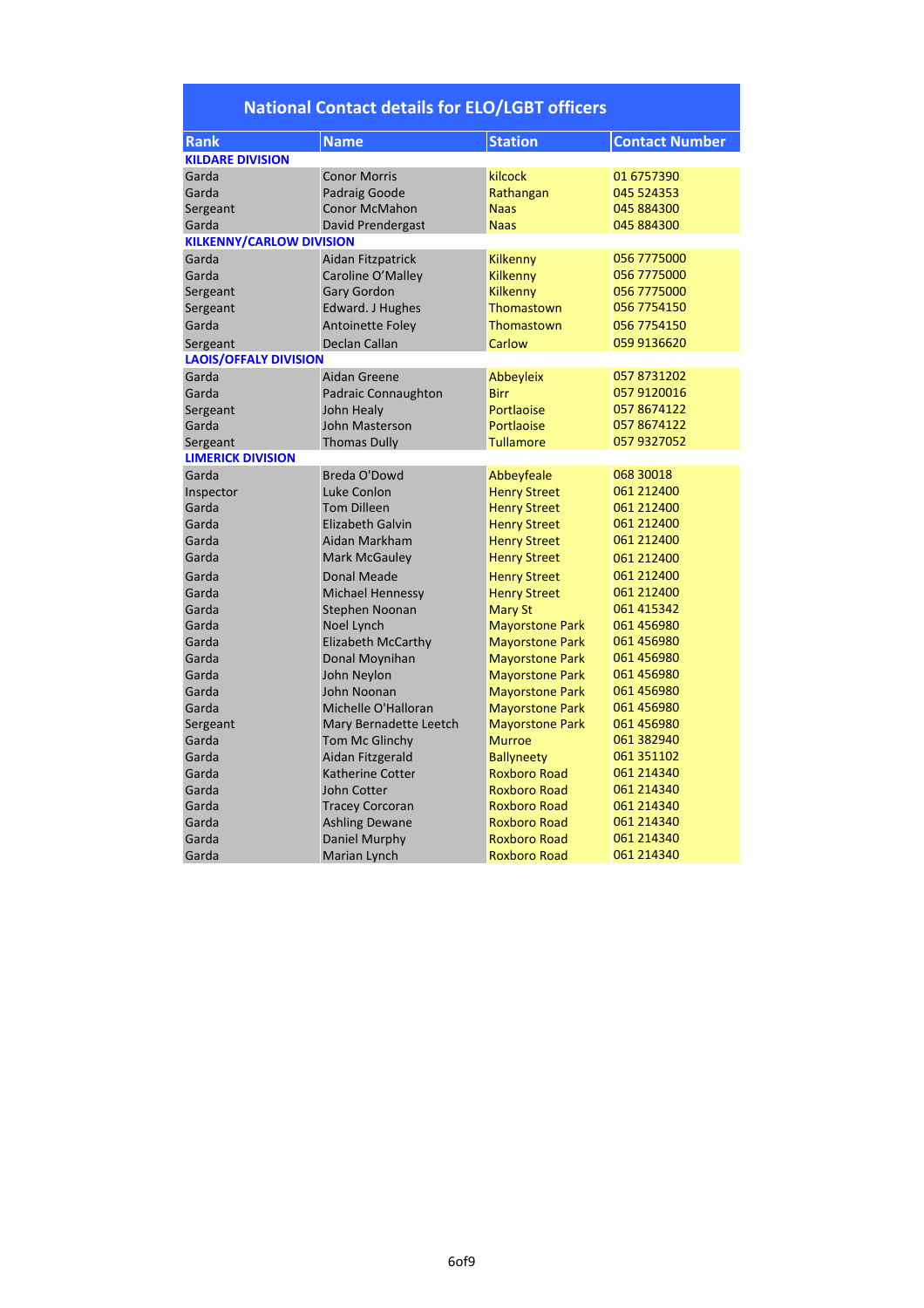| <b>Rank</b>                        | <b>Name</b>            | <b>Station</b>      | <b>Contact Number</b> |  |
|------------------------------------|------------------------|---------------------|-----------------------|--|
| <b>LOUTH DIVISION</b>              |                        |                     |                       |  |
| Garda                              | Keith Dempsey          | <b>Drogheda</b>     | 041 9874240           |  |
| Sergeant                           | <b>Donal McGivern</b>  | <b>Drogheda</b>     | 041 9874240           |  |
| Sergeant                           | <b>Vincent Jackson</b> | <b>Drogheda</b>     | 041 9874240           |  |
| Garda                              | <b>Paul Connolly</b>   | <b>Dundalk</b>      | 042 9388400           |  |
| <b>MAYO DIVISION</b>               |                        |                     |                       |  |
| Garda                              | <b>Colin Murrin</b>    | <b>Ballinrobe</b>   | 094 9542830           |  |
| Garda                              | <b>Fiona McHale</b>    | <b>Ballinrobe</b>   | 094 9542830           |  |
| Garda                              | Amanda Cunningham      | <b>Bangor Erris</b> | 097 83462 / 81910     |  |
| Garda                              | <b>Michael Toland</b>  | Castlebar           | 094 9038200           |  |
| Sergeant                           | Mark Crehan            | Castlebar           | 094 9038200           |  |
| Garda                              | <b>William Grant</b>   | Castlebar           | 094 9038200           |  |
| Garda                              | Karen Weymouth         | Charlestown         | 094 9254104           |  |
| Garda                              | P.J. O'Donnell         | Charlestown         | 094 9254104           |  |
| Sergeant                           | <b>Pat Lavelle</b>     | Westport            | 098 25555             |  |
| <b>MEATH DIVISION</b>              |                        |                     |                       |  |
| Garda                              | <b>Barbara Kelly</b>   | Ashbourne           | 01 8010600            |  |
| Sergeant                           | Trevor Dooley,         | Laytown             | 041 9827074           |  |
| Garda                              | Sandra O'Leary         | <b>Navan</b>        | 046 9079930           |  |
| Garda                              | Eamon O'Connor         | Trim                | 046 9481540           |  |
| Garda                              | <b>Kyle Waters</b>     | Trim                | 046 9481540           |  |
| <b>ROSCOMMON/LONGFORD DIVISION</b> |                        |                     |                       |  |
| Sergeant                           | James Malone           | Castlerea           | 043 6687660           |  |
| Garda                              | Angela Keegan          | Granard             | 043 6687660           |  |
| Sergeant                           | Michael Hogan          | <b>Granard</b>      | 043 6687660           |  |
| Garda                              | Una Brady              | Longford            | 043 3350570           |  |
| Garda                              | David Gibbons          | Longford            | 043 3350570           |  |
| Garda                              | <b>Tara Ward</b>       | Longford            | 043 3350570           |  |
| Garda                              | Fergal O'Donnell       | <b>Boyle</b>        | 071 9664620           |  |
| <b>SLIGO/LEITRIM DIVISION</b>      |                        |                     |                       |  |
| Garda                              | Anthony Brennan        | Gurteen             | 071 9182002           |  |
| Sergeant                           | Sean Callaghan         | Manorhamilton       | 071 9820620           |  |
| Garda                              | Josephine Kirrane      | Manorhamilton       | 071 9820620           |  |
| Sergeant                           | <b>Philip Maree</b>    | Sligo               | 071 9157000           |  |
| Garda                              | <b>Caroline Bruen</b>  | Sligo               | 071 9157000           |  |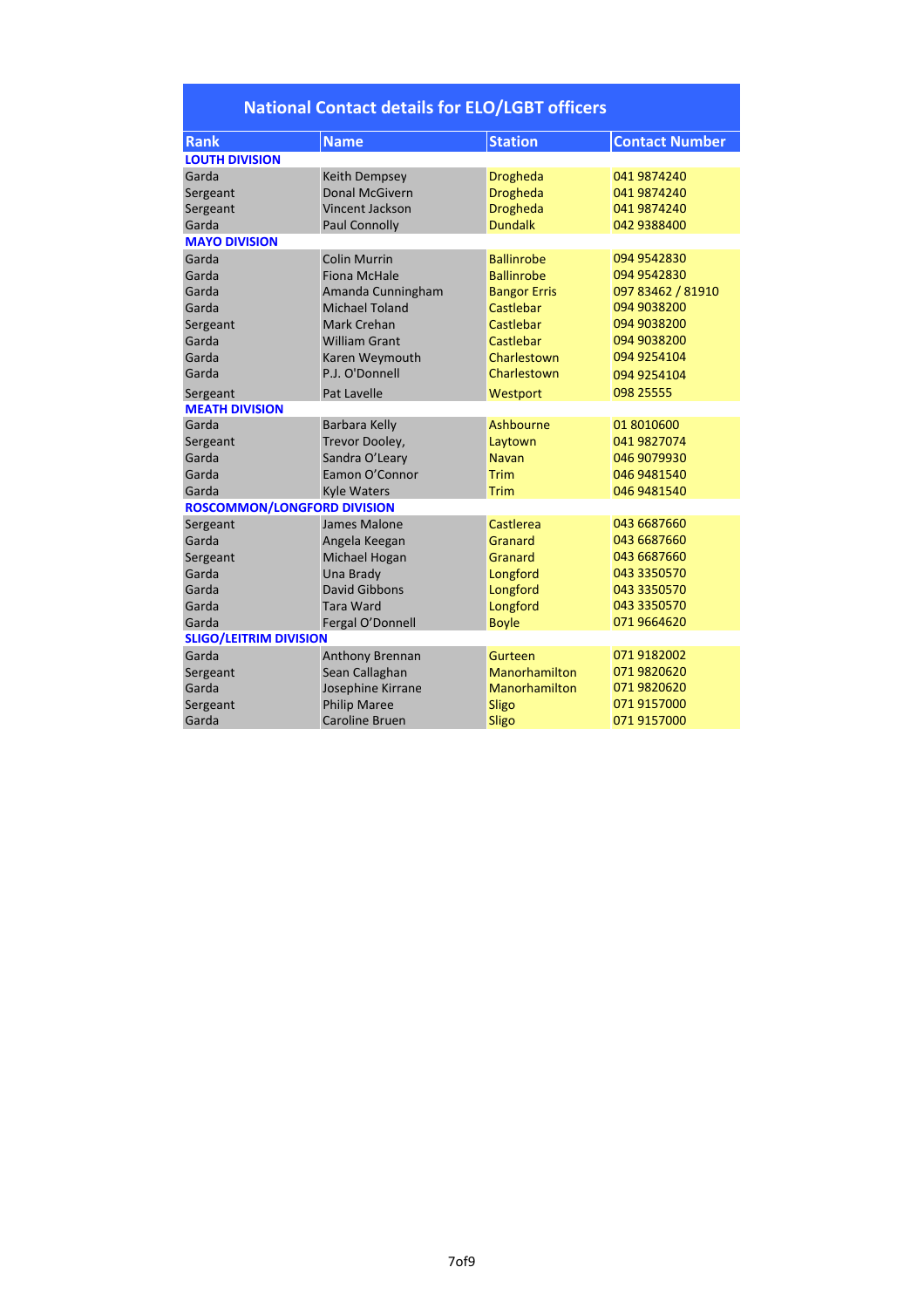| <b>Rank</b>               | <b>Name</b>             | <b>Station</b>         | <b>Contact Number</b> |  |  |
|---------------------------|-------------------------|------------------------|-----------------------|--|--|
| <b>TIPPERARY DIVISION</b> |                         |                        |                       |  |  |
| Garda                     | <b>Michelle Shortt</b>  | Cahir                  | 052 7445630           |  |  |
| Garda                     | Pat Kelly               | <b>Carrick On Suir</b> | 051 640024            |  |  |
| Sergeant                  | Carol O' Leary          | Cashel                 | 062 75840             |  |  |
| Garda                     | Shaun Brosnan           | Clonmel                | 052 6177640           |  |  |
| Garda                     | Michael O' Mahony       | <b>Dundrum</b>         | 062 71100             |  |  |
| Garda                     | Linda Conway            | Killenaule             | 052 9156202           |  |  |
| Garda                     | Jennifer Hughes         | Nenagh                 | 067 50450             |  |  |
| Garda                     | Denis Ryan              | <b>Roscrea</b>         | 0505 24230            |  |  |
| Garda                     | <b>Chris Verling</b>    | <b>Thurles</b>         | 0504 25100            |  |  |
| Garda                     | Janice Nolan            | <b>Thurles</b>         | 0504 25100            |  |  |
| <b>WATERFORD DIVISION</b> |                         |                        |                       |  |  |
| Garda                     | Colm Nolan              | <b>Tramore</b>         | 051 391620            |  |  |
| Sergeant                  | <b>Gerry Moloney</b>    | Lismore                | 058 54222             |  |  |
| Garda                     | Eamon Kearns            | Waterford              | 051 305300            |  |  |
| Garda                     | <b>Mark Gavin</b>       | Waterford              | 051 305300            |  |  |
| Garda                     | Fergal O'Callaghan      | Waterford              | 051 305300            |  |  |
| Garda                     | Verena Fenlon           | Waterford              | 051 305300            |  |  |
| Garda                     | <b>Sinead Donohue</b>   | Waterford              | 051 305300            |  |  |
| <b>WESTMEATH DIVISION</b> |                         |                        |                       |  |  |
| Garda                     | <b>Brendan Flannery</b> | Athlone                | 090 6498550           |  |  |
| Sergeant                  | <b>Andrew Haran</b>     | Athlone                | 090 6498550           |  |  |
| Garda                     | John McWalter           | Kilbeggan              | 057 9332102           |  |  |
| Garda                     | <b>Neill Donellan</b>   | <b>Mullingar</b>       | 044 938 4000          |  |  |
| Garda                     | <b>Thomas Blake</b>     | <b>Mullingar</b>       | 044 938 4000          |  |  |
| Garda                     | Dave Hannon             | <b>Mullingar</b>       | 044 938 4000          |  |  |
| Garda                     | <b>Scott Kahler</b>     | <b>Mullingar</b>       | 044 938 4000          |  |  |
| <b>WEXFORD DIVISION</b>   |                         |                        |                       |  |  |
| Garda                     | Niall O'Donnell         | <b>New Ross</b>        | 051 426030            |  |  |
| Garda                     | Orla Byrne              | <b>New Ross</b>        | 051 426030            |  |  |
| Garda                     | Sean Lee                | Wexford                | 053 9165200           |  |  |
| Garda                     | David Beale             | Wexford                | 053 9165200           |  |  |
| Garda                     | <b>Bridget Doyle</b>    | Wexford                | 053 9165200           |  |  |
| Garda                     | Anne P Shore            | Wexford                | 053 9165200           |  |  |